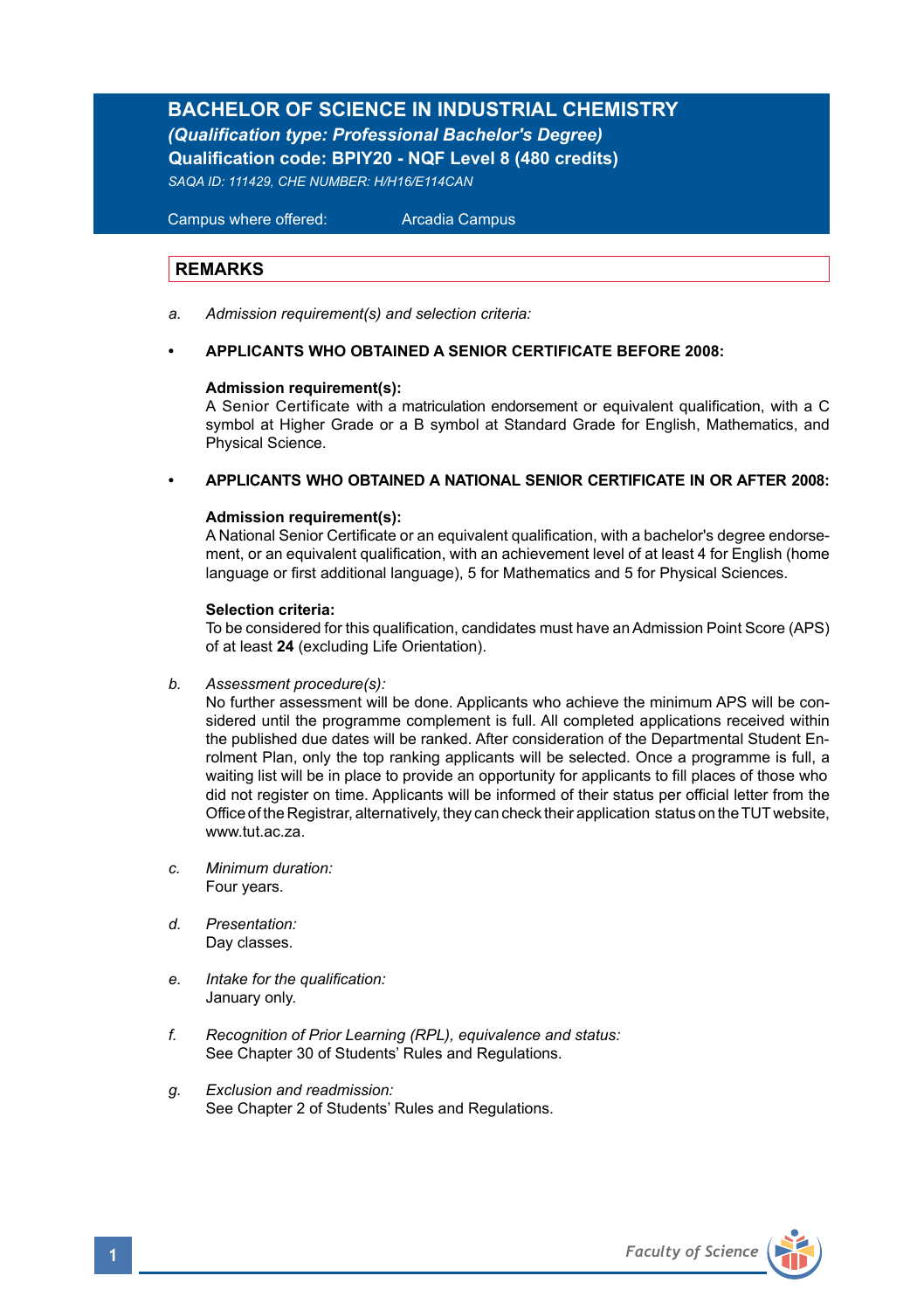# **CURRICULUM**

| <b>FIRST YEAR</b>                               |                                                                                                                            |                          |                              |                                                                                                                                       |  |  |  |
|-------------------------------------------------|----------------------------------------------------------------------------------------------------------------------------|--------------------------|------------------------------|---------------------------------------------------------------------------------------------------------------------------------------|--|--|--|
| <b>CODE</b>                                     | <b>MODULE</b>                                                                                                              | <b>NOF-L</b>             | <b>CREDIT</b>                | <b>PREREQUISITE MODULE(S)</b>                                                                                                         |  |  |  |
| CHM105X<br><b>COE105X</b>                       | Chemistry I<br><b>Communication for Academic</b><br>Purpose                                                                | (5)<br>(5)               | (24)<br>(10)                 |                                                                                                                                       |  |  |  |
| <b>CPL105X</b><br><b>MAT105X</b><br>PHI105X     | <b>Computer Literacy</b><br>Mathematics I<br>Physics I                                                                     | (5)<br>(5)<br>(5)        | (10)<br>(24)<br>(24)         |                                                                                                                                       |  |  |  |
| <b>FIRST SEMESTER</b>                           |                                                                                                                            |                          |                              |                                                                                                                                       |  |  |  |
| <b>ALI125X</b><br><b>LFS125X</b>                | Academic Literacy (block module) (5)<br>Life Skills (block module)                                                         | (5)                      | (2)<br>(2)                   |                                                                                                                                       |  |  |  |
|                                                 | TOTAL CREDITS FOR THE FIRST YEAR:                                                                                          |                          | 96                           |                                                                                                                                       |  |  |  |
| <b>SECOND YEAR</b>                              |                                                                                                                            |                          |                              |                                                                                                                                       |  |  |  |
| <b>CODE</b>                                     | <b>MODULE</b>                                                                                                              | <b>NOF-L</b>             | <b>CREDIT</b>                | <b>PREREQUISITE MODULE(S)</b>                                                                                                         |  |  |  |
| <b>MAT206P</b>                                  | <b>Mathematics II</b>                                                                                                      | (6)                      | (24)                         | Mathematics I                                                                                                                         |  |  |  |
| <b>FIRST SEMESTER</b>                           |                                                                                                                            |                          |                              |                                                                                                                                       |  |  |  |
| CAL216P<br>INA216X<br>OCA216X<br><b>PCA216X</b> | <b>Chemical Process Industries II</b><br>Inorganic Chemistry IIA<br>Organic Chemistry IIA<br><b>Physical Chemistry IIA</b> | (6)<br>(6)<br>(6)<br>(6) | (18)<br>(12)<br>(12)<br>(12) | Chemistry I<br>Chemistry I<br>Chemistry I<br>Chemistry I<br>Mathematics I                                                             |  |  |  |
| <b>SECOND SEMESTER</b>                          |                                                                                                                            |                          |                              |                                                                                                                                       |  |  |  |
| INB216X<br>OCB216X<br>PCB216X                   | Inorganic Chemistry IIB<br>Organic Chemistry IIB<br><b>Physical Chemistry IIB</b>                                          | (6)<br>(6)<br>(6)        | (18)<br>(18)<br>(18)         | Inorganic Chemistry IIA<br>Organic Chemistry IIA<br>Physical Chemistry IIA                                                            |  |  |  |
|                                                 | TOTAL CREDITS FOR THE SECOND YEAR:                                                                                         |                          | 132                          |                                                                                                                                       |  |  |  |
| <b>THIRD YEAR</b>                               |                                                                                                                            |                          |                              |                                                                                                                                       |  |  |  |
| <b>CODE</b>                                     | <b>MODULE</b>                                                                                                              | <b>NOF-L</b>             | <b>CREDIT</b>                | <b>PREREQUISITE MODULE(S)</b>                                                                                                         |  |  |  |
| ESY307P                                         | Environmental Science and<br>Technology III                                                                                | (7)                      | (24)                         | Inorganic Chemistry IIA<br>Organic Chemistry IIA<br>Physical Chemistry IIA                                                            |  |  |  |
| <b>FIRST SEMESTER</b>                           |                                                                                                                            |                          |                              |                                                                                                                                       |  |  |  |
| ISY317P                                         | Industrial Synthesis III                                                                                                   | (7)                      | (18)                         | Chemical Process Industries II<br><b>Inorganic Chemistry IIA</b><br>Mathematics II<br>Organic Chemistry IIA<br>Physical Chemistry IIA |  |  |  |
| MSA317P                                         | <b>Material Science IIIA</b>                                                                                               | (7)                      | (12)                         | Inorganic Chemistry IIA<br><b>Mathematics II</b><br>Organic Chemistry IIA<br>Physical Chemistry IIA                                   |  |  |  |

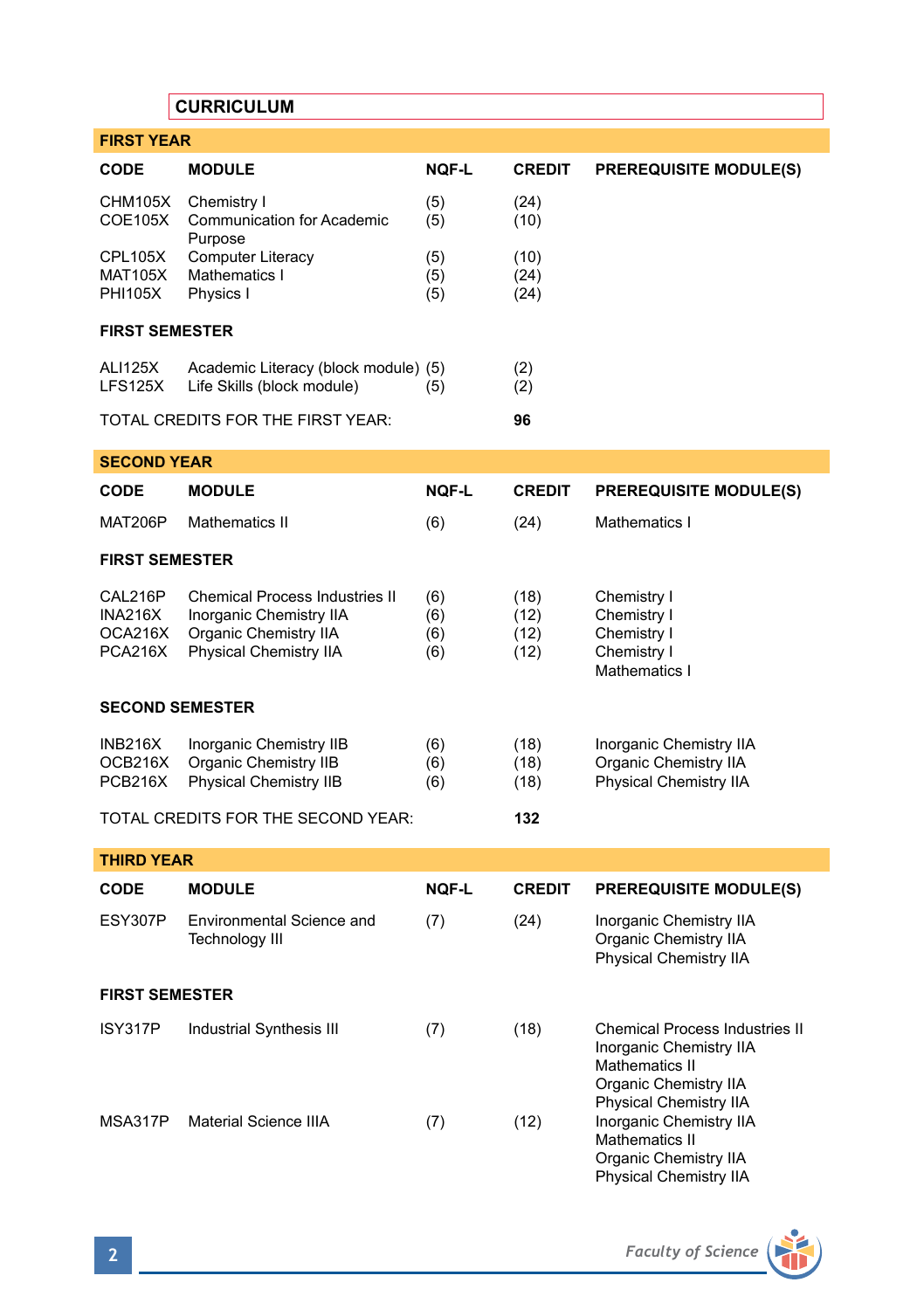| PCH317P                                         | <b>Physical Chemistry III</b>                                                                                                                                                  | (7)                      | (12)                         | Mathematics II<br>Physical Chemistry IIB                                                                                      |  |  |  |
|-------------------------------------------------|--------------------------------------------------------------------------------------------------------------------------------------------------------------------------------|--------------------------|------------------------------|-------------------------------------------------------------------------------------------------------------------------------|--|--|--|
| SRS317P                                         | Separation Science III                                                                                                                                                         | (7)                      | (18)                         | Inorganic Chemistry IIB<br>Mathematics II<br>Organic Chemistry IIB<br>Physical Chemistry IIB                                  |  |  |  |
| <b>SECOND SEMESTER</b>                          |                                                                                                                                                                                |                          |                              |                                                                                                                               |  |  |  |
| MSB317P<br>MSP317P                              | <b>Material Science IIIB</b><br>Molecular Spectroscopy III                                                                                                                     | (7)<br>(7)               | (12)<br>(18)                 | <b>Material Science IIIA</b><br>Inorganic Chemistry IIB<br>Mathematics II<br>Organic Chemistry IIB                            |  |  |  |
| PCL317P                                         | Process Control III                                                                                                                                                            | (7)                      | (18)                         | Physical Chemistry IIB<br>Inorganic Chemistry IIB<br>Mathematics II<br>Organic Chemistry IIB<br><b>Physical Chemistry IIB</b> |  |  |  |
| TOTAL CREDITS FOR THE THIRD YEAR:               |                                                                                                                                                                                |                          | 132                          |                                                                                                                               |  |  |  |
| <b>FOURTH YEAR</b>                              |                                                                                                                                                                                |                          |                              |                                                                                                                               |  |  |  |
| <b>CODE</b>                                     | <b>MODULE</b>                                                                                                                                                                  | NQF-L                    | <b>CREDIT</b>                | <b>PREREQUISITE MODULE(S)</b>                                                                                                 |  |  |  |
| <b>FIRST SEMESTER</b>                           |                                                                                                                                                                                |                          |                              |                                                                                                                               |  |  |  |
| ISY418P<br>MSP418P<br>PCH418P<br><b>RIY418P</b> | Industrial Synthesis IV<br>Molecular Spectroscopy IV<br>Physical Chemistry IV<br>Research Methodology IV<br>(after completion of all first-,<br>second and third-year modules) | (8)<br>(8)<br>(8)<br>(8) | (18)<br>(18)<br>(12)<br>(12) | Industrial Synthesis III<br>Molecular Spectroscopy III<br><b>Physical Chemistry III</b>                                       |  |  |  |
|                                                 | TOTAL CREDITS FOR THE SEMESTER:                                                                                                                                                |                          | 60                           |                                                                                                                               |  |  |  |
| <b>SECOND SEMESTER</b>                          |                                                                                                                                                                                |                          |                              |                                                                                                                               |  |  |  |
| ICC418P                                         | Industrial Chemistry Practice IV<br>(after completion of all first-,                                                                                                           | (8)                      | (30)                         | Industrial Synthesis IV<br>Material Science IIIB<br>Molecular Spectroscopy IV<br>Physical Chemistry IV                        |  |  |  |
| ICR418P                                         | second and third-year modules)<br>Industrial Chemistry Project IV                                                                                                              | (8)                      | (30)                         |                                                                                                                               |  |  |  |
| ICR418R                                         | Industrial Chemistry Project IV<br>(re-registration) (first-semester<br>module)                                                                                                | (8)                      | (0)                          | Research Methodology IV                                                                                                       |  |  |  |
| TOTAL CREDITS FOR THE SEMESTER:                 |                                                                                                                                                                                |                          |                              |                                                                                                                               |  |  |  |
| TOTAL CREDITS FOR THE FOURTH YEAR:              |                                                                                                                                                                                |                          | 60                           |                                                                                                                               |  |  |  |
|                                                 |                                                                                                                                                                                |                          | 120                          |                                                                                                                               |  |  |  |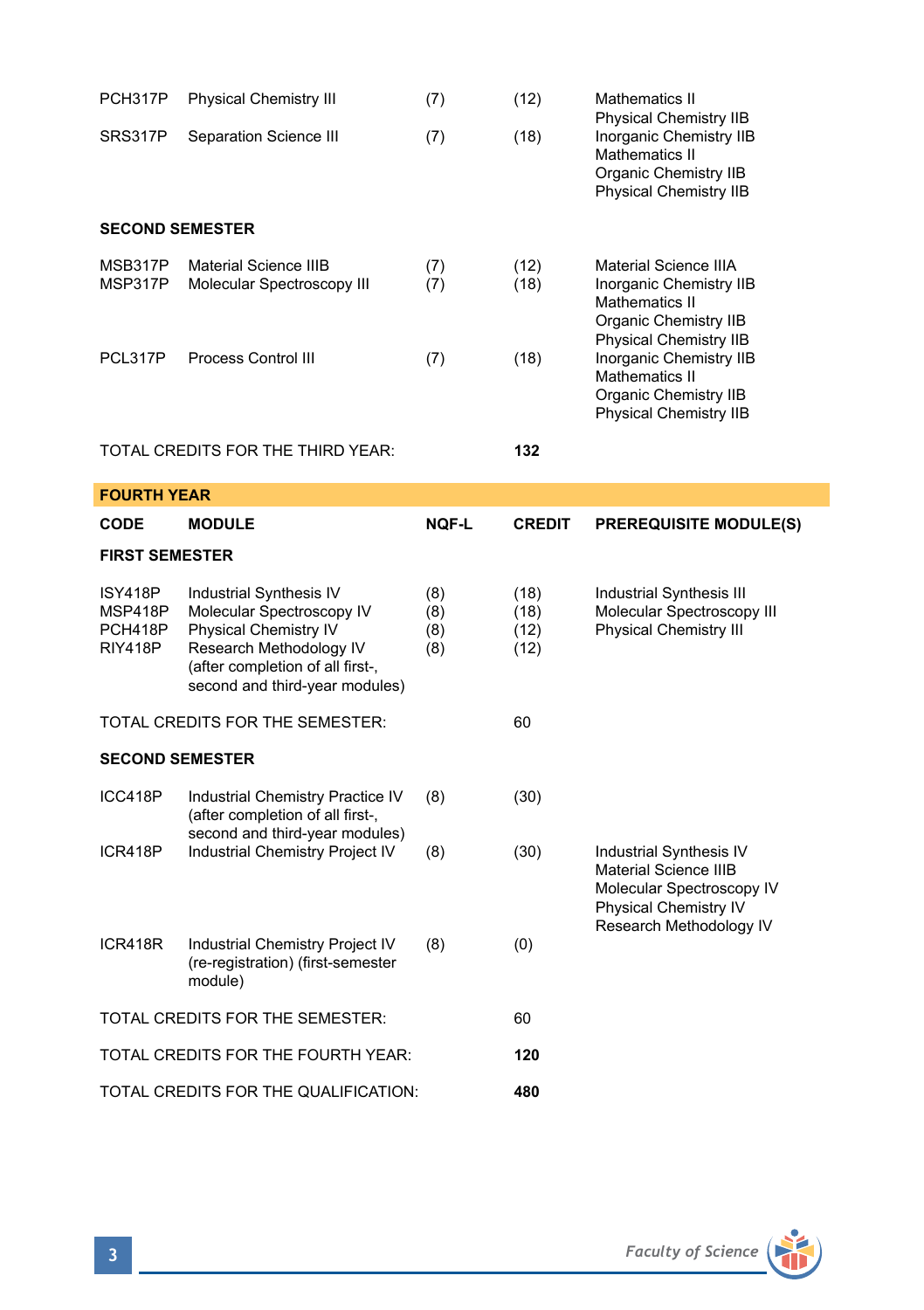# **MODULE INFORMATION (OVERVIEW OF SYLLABUS)**

The syllabus content is subject to change to accommodate industry changes. Please note that a more detailed syllabus is available at the Department or in the study guide that is applicable to a particular module. At time of publication, the syllabus content was defined as follows:

# **A**

# **ACADEMIC LITERACY (ALI125X) CONTINUOUS ASSESSMENT**

*(Module custodian: Directorate of Library and Information Services)* Introduction of information literacy. Development of a search strategy and application of a search string to search engines and academic databases. Evaluation of information sources. Ethical and legal use of information. (Total tuition time: ± 20 hours)

# **C**

# **CHEMICAL PROCESS INDUSTRIES II (CAL216P) 1 X 3-HOUR PAPER**

*(Module custodian: Department of Chemical, Metallurgical and Materials Engineering)* Introduction to chemical process industries; Petroleum refining; Pulp and paper manufacturing; Mineral Processing; Bulk manufacturing of ammonia and hydrogen; Bulk manufacturing of nitric acid, carbon dioxide and sulphuric acid; Air separation technologies: oxygen and nitrogen; Coal and coal processing; and Renewable energy technologies. (Total tuition time: ± 120 hours)

# **CHEMISTRY I (CHM105X) 1 X 3-HOUR PAPER**

### *(Module custodian: Department of Chemistry)*

The role and importance of chemistry in everyday life. Classification and properties of matter. Units of measurement. Atoms, molecules and ions. The modern view of atomic structure and the use of electron configurations in chemical bonding. The periodic table of elements. The use of IUPAC rules for naming inorganic compounds. Application of the mole concept in stoichiometric calculations. Reactions in aqueous solutions. Chemical equilibrium. Fundamental concepts in electrochemistry. Organic nomenclature. (Total tuition time: ± 240 hours)

### **COMMUNICATION FOR ACADEMIC PURPOSE (COE105X) 1 X 3-HOUR PAPER** *(Module custodian: Department of Applied Languages)*

A workable knowledge of English is an essential skill for any graduate who is required to conduct themselves successfully in a professional working environment. This module will equip students with the competencies required to compose a selection of written texts related to communicating both internally and externally within a professional environment. In addition, the module includes strategies that are essential for the effective communication in various situations, including small groups to avoid unproductive conflict, a multicultural context, etc. (Total tuition time: ± 100 hours)

# **COMPUTER LITERACY (CPL105X) CONTINUOUS ASSESSMENT**

### *(Module custodian: End User Computing Unit)*

Introduction of information literacy. Development of a search strategy and application of a search string to search engines and academic databases. Evaluation of information sources. Ethical and legal use of information. (Total tuition time: ± 100 hours)

# **E**

### **ENVIRONMENTAL SCIENCE AND TECHNOLOGY III (ESY307P) 1 X 3-HOUR PAPER** *(Module custodian: Department of Chemistry)*

Introduction to environmental science; Aquatic Chemistry; Geochemistry; Atmospheric Chemistry; Water Treatment; Toxicological Chemistry; and Industrial Ecology. (Total tuition time: ± 240 hours)

### **I**

### **INDUSTRIAL CHEMISTRY PRACTICE IV (ICC418P) WORK-INTEGRATED LEARNING**  *(Module custodian: Department of Chemistry)*

The module is designed to prepare students to function effectively in a working environment, which may include the following industries: petroleum and petrochemicals, pharmaceutical, pulp and paper, food processing, sugar and starch, dyestuffs, cement, paint and coating, fermentation, agrichemicals, mining and ore processing, water and sewage treatment. (Total tuition time: ± 300 hours)

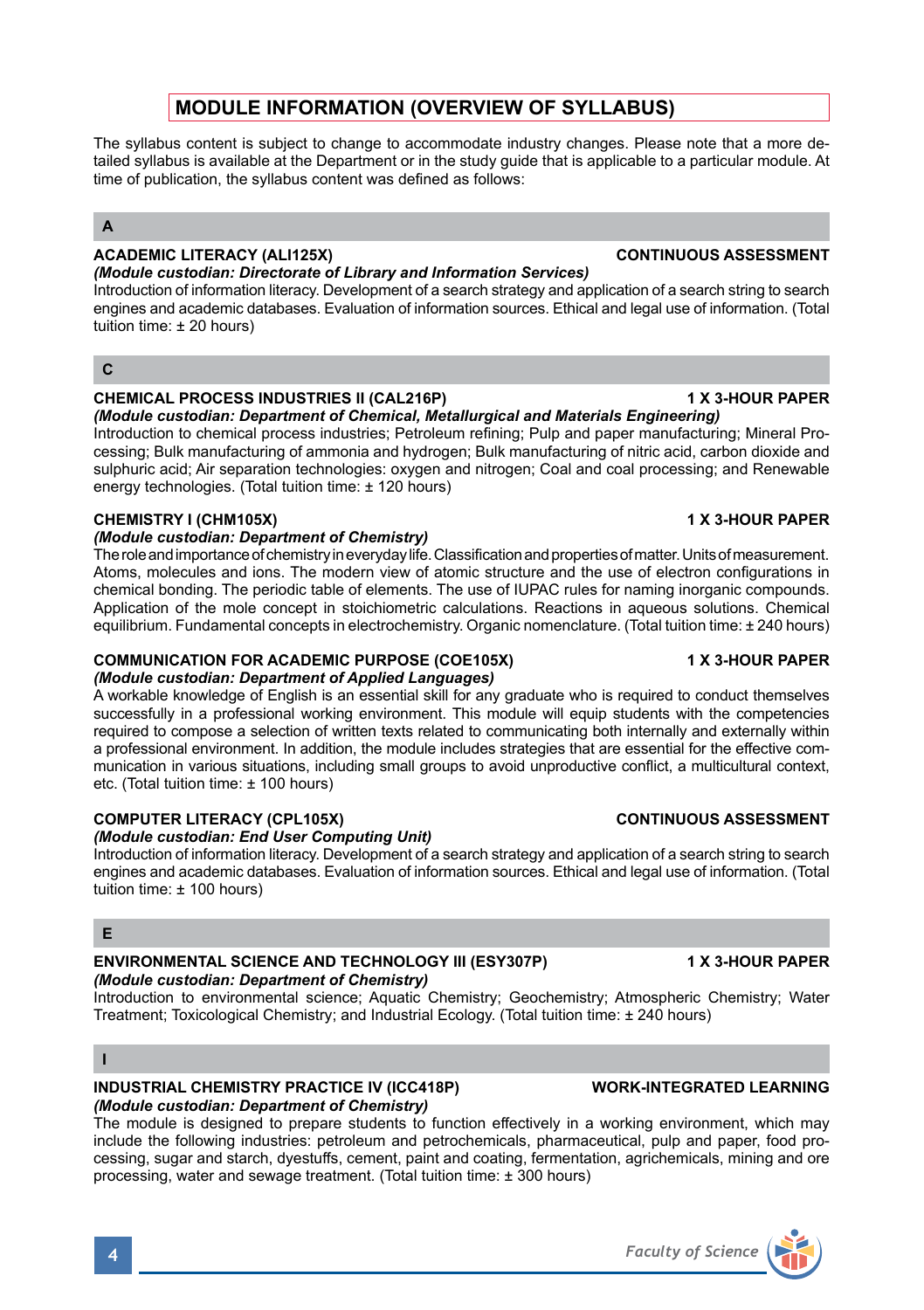### **INDUSTRIAL CHEMISTRY PROJECT IV (ICR418P/R) PROJECT ASSESSMENT** *(Module custodian: Department of Chemistry)*

The purpose of this module is to apply the knowledge of industrial synthesis, physical chemistry, organic chemistry, inorganic chemistry, separation science, molecular spectroscopy, process control, catalysis, material science and environmental science and technology in developing suitable methods and procedures for synthetic, production, characterisation, structural determination, transformation using both qualitative and quantitative techniques to propose and design innovative solutions to industrial process chemistry and laboratory problems. (Total tuition time: ± 300 hours)

### **INDUSTRIAL SYNTHESIS III (ISY317P) 1 X 3-HOUR PAPER**

## *(Module custodian: Department of Chemistry)*

Electron absorption spectroscopy of various transition metal complexes; Industrial extraction, purification, properties and the chemistry of the platinum group metals; Biological and chemical catalysts; Biocatalysis; Preparation, treatment, characterisation and applications of heterogeneous catalysts. (Total tuition time: ± 180 hours)

# **INDUSTRIAL SYNTHESIS IV (ISY418P) 1 X 3-HOUR PAPER**

### *(Module custodian: Department of Chemistry)*

Properties and reactions of chiral organic synthesis; Metals and metalloids-mediated organic synthesis; Biosynthetic pathways of natural products; Synthetic methods of medicinal chemistry and drug design; Preparation, treatment, characterisation and applications of homogeneous catalysts. (Total tuition time: ± 180 hours)

# **INORGANIC CHEMISTRY IIA (INA216X) 1 X 3-HOUR PAPER**

### *(Module custodian: Department of Chemistry)*

Covalent, ionic and metallic bonding; Inorganic thermodynamics; Solvent systems and acid-base behaviour and redox chemistry; Hydrogen and some of its compounds; Alkali metals and their compounds; Alkaline earth metals and their compounds; Boron and aluminium and their compounds; Carbon and silicon and their compounds; Nitrogen, phosphorous and their compounds; Oxygen, sulfur and their compounds; The Halogens and their compounds. (Total tuition time: ± 120 hours)

# **INORGANIC CHEMISTRY IIB (INB216X) 1 X 3-HOUR PAPER**

# *(Module custodian: Department of Chemistry)*

Bonding and the structure of molecules; Coordination Chemistry; Crystal field theory; Descriptive chemistry of d-block elements; Descriptive chemistry of the first transition metal series; Descriptive chemistry of Cu, Ag, Au and some of their compounds; Descriptive chemistry of Zn, Cd, Hg and some of their compounds. (Total tuition time:  $\pm$  180 hours)

# **L**

# **LIFE SKILLS (LFS125X) CONTINUOUS ASSESSMENT**

# *(Module custodian: Directorate of Student Development and Support)*

Academic, personal and socio-emotional skills development for students in higher education. Personal and social dimensions address: effective planning and self-management (goal setting and time management); Adjusting to university life (student life, diversity and change); Intra- and interpersonal skills development (conflict management, self-esteem, relationship management); Effective living (healthy living, HIV education, substance abuse); Academic dimension addresses: academic skills for university (e.g. critical thinking, creativity, managing assignments and assessments). (Total tuition time: ± 20 hours)

# **M**

# **MATERIAL SCIENCE IIIA (MSA317P) 1 X 3-HOUR PAPER**

*(Module custodian: Department of Chemistry)* Fundamental concepts and structure of materials; Structure of crystalline and amorphous solids; Imperfections, failure, dislocations and strengthening mechanisms in materials. (Total tuition time: ± 120 hours)

# **MATERIAL SCIENCE IIIB (MSB317P) 1 X 3-HOUR PAPER**

# *(Module custodian: Department of Chemistry)*

Phase diagrams, phase transformation in metals and thermal processing of metal alloys; Ceramics: structure, properties, processing and applications; Polymer structures and composites. (Total tuition time: ± 120 hours)

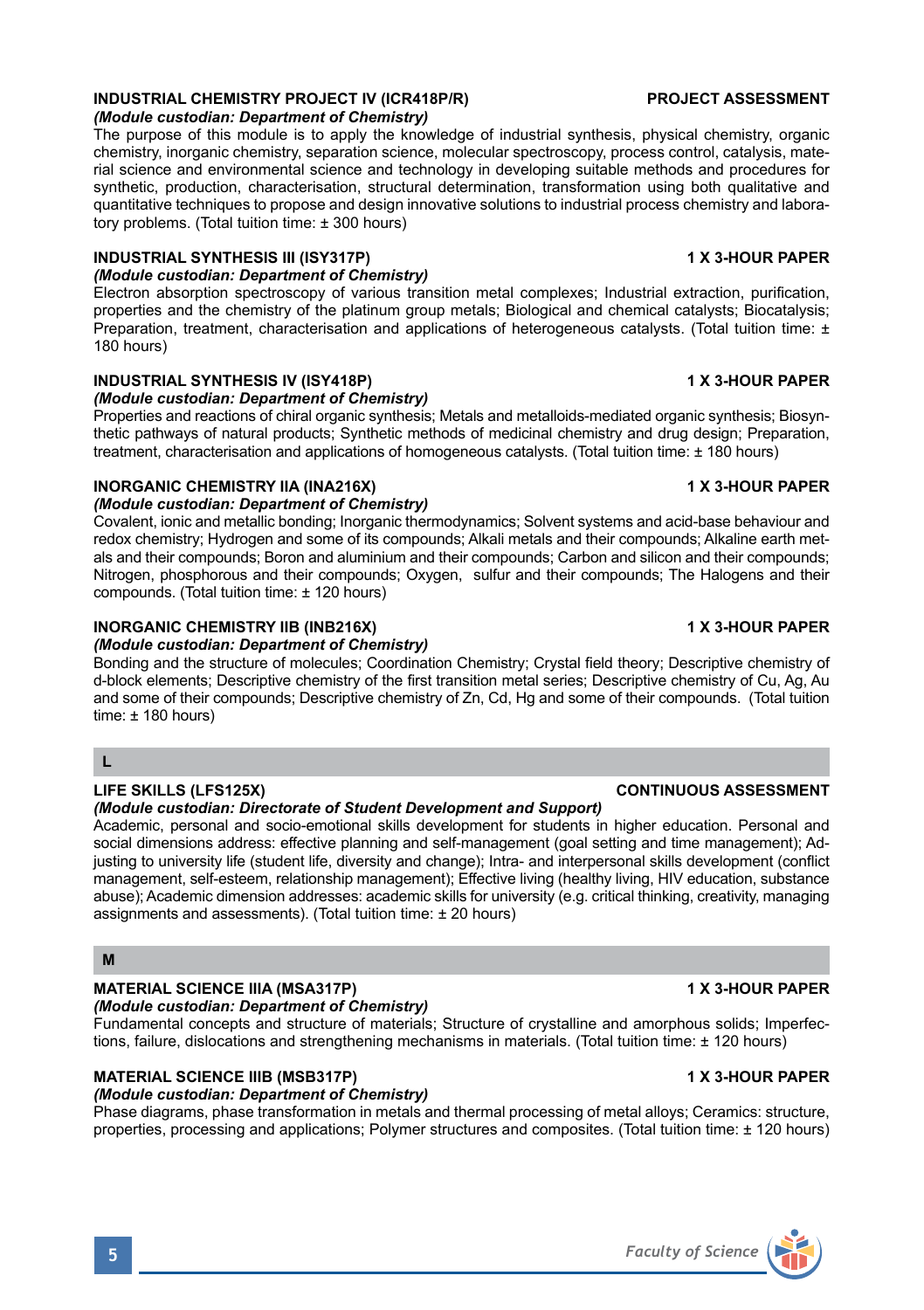# **MATHEMATICS I (MAT105X)** 1 X 3-HOUR PAPER

### *(Module custodian: Department of Mathematics and Statistics)*

Consolidation of existing knowledge of and introduction to new types of functions; solution of systems of equations using matrices; introduction to vector algebra and complex numbers; application of differentiation and integration to solve well-defined problems. (Total tuition time: ± 240 hours)

## **MATHEMATICS II (MAT206P)** 1 X 3-HOUR PAPER

### *(Module custodian: Department of Mathematics and Statistics)*

Series expansions; Applications of differentiation; Partial differentiation; Integration techniques; Applications of integration; and first-order ordinary differential equations (ODE's). (Total tuition time: ± 240 hours)

# **MOLECULAR SPECTROSCOPY III (MSP317P)** 1 X 3-HOUR PAPER

### *(Module custodian: Department of Chemistry)*

Introduction to Molecular Spectroscopy; Ultra-violet/Visible Spectroscopy; Infrared Spectroscopy; Mass spectroscopy; Nuclear Magnetic Resonance Spectroscopy. (Total tuition time: ± 180 hours)

# **MOLECULAR SPECTROSCOPY IV (MSP418P) 1 X 3-HOUR PAPER**

*(Module custodian: Department of Chemistry)* Principles of Molecular Spectroscopy and Powder Diffraction; Interpretation of Spectra; Spectral Analysis of Organic and Polymer Molecules; Spectral Analysis of Inorganic Compounds and Minerals; and Industrial and Environmental Applications. (Total tuition time: ± 180 hours)

### **O**

# **ORGANIC CHEMISTRY IIA (OCA216X) 1 X 3-HOUR PAPER**

*(Module custodian: Department of Chemistry)*

Nature of organic compounds; Structure and reactivity of: alkanes and cycloalkanes; alkenes and alkynes; Aromatic Chemistry; Stereochemistry; Properties and reactions of: alkyl halides; alcohols; ethers and epoxides; ketones and aldehydes; carboxylic acids; carboxylic acid derivatives; amines. (Total tuition time: ± 120 hours)

### **ORGANIC CHEMISTRY IIB (OCB216X) 1 X 3-HOUR PAPER**

### *(Module custodian: Department of Chemistry)*

Electrophilic and nucleophilic aromatic substitution reactions for the syntheses of benzene; Properties and reactions of carbonyl compounds for the syntheses of simple and complex carbonyl derivatives; Stereoisomerism in organic chemistry, Structure and properties of biomolecules; Carbohydrates, proteins, lipids and terpenes. (Total tuition time: ± 180 hours)

# **P**

### **PHYSICAL CHEMISTRY IIA (PCA216X) 1 X 3-HOUR PAPER**

### *(Module custodian: Department of Chemistry)*

Properties of gases, liquids, solids and solutions (such as pressure, temperature, composition, density, boiling points, viscosity, surface tension, concentration, vapour pressure and colligative properties). Basic thermodynamics properties (such as internal energy, enthalpy, heat capacity, entropy and Gibbs free energy), and equilibrium process (reaction and phase equilibrium). Fundamental electrochemical properties and processes such as electrode potentials, emf, electrolysis and corrosion). (Total tuition time: ± 120 hours)

### **PHYSICAL CHEMISTRY IIB (PCB216X) 1 X 3-HOUR PAPER**

### *(Module custodian: Department of Chemistry)*

Chemical Thermodynamics; Phase Changes; Electrochemistry; Chemical Kinetics; Quantum Chemistry; and Surface Chemistry. (Total tuition time: ± 180 hours)

# **PHYSICAL CHEMISTRY III (PCH317P)** 1 1 X 3-HOUR PAPER

### *(Module custodian: Department of Chemistry)*

Surface Chemistry: physical and chemical behaviour of surfaces including interfaces such the solid-gas interface, liquid interface; Electrochemistry: electrical properties of interfaces, liquid interface, polarised and non-polarised electrode surfaces and their applications. (Total tuition time: ± 120 hours)